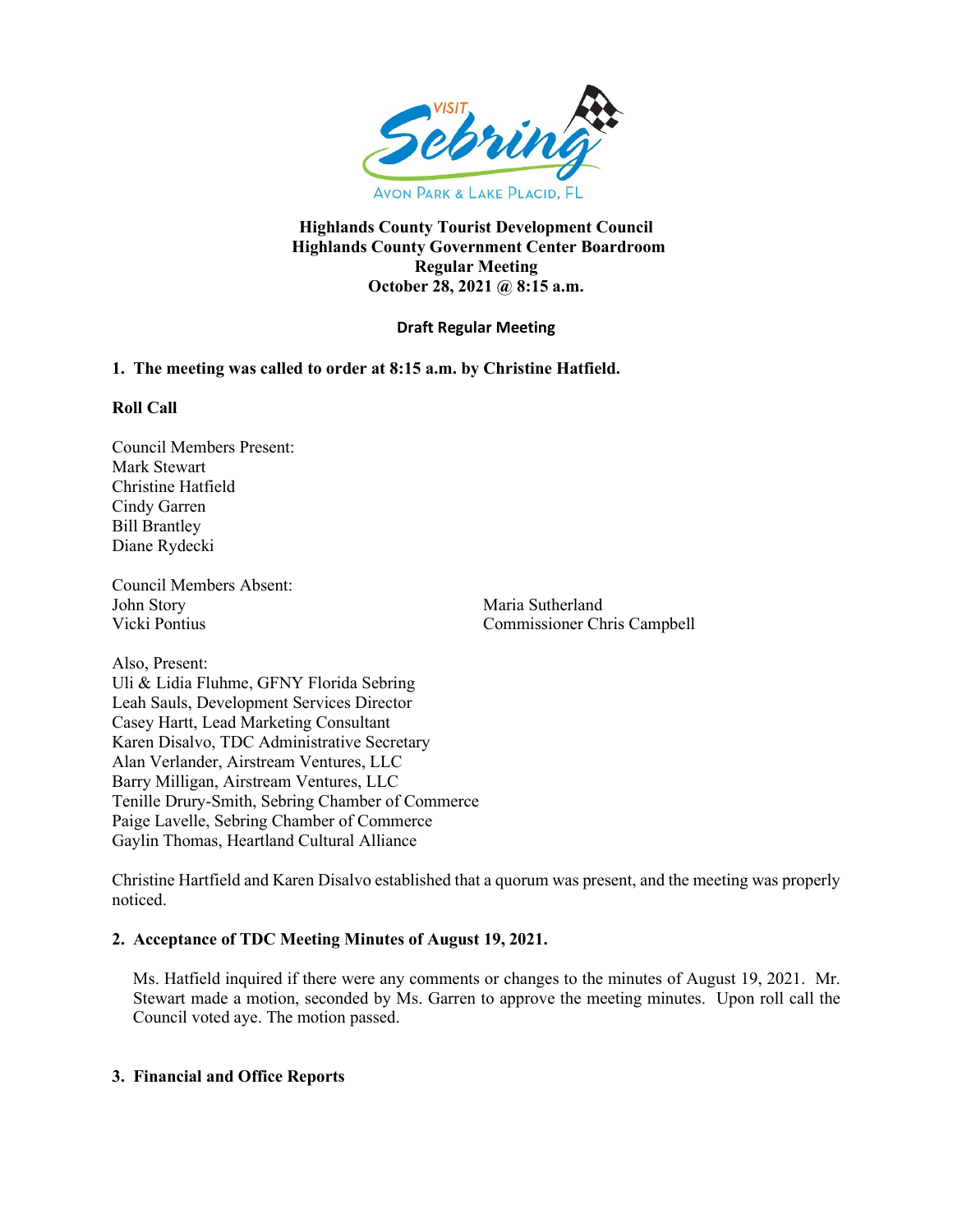Ms. Hartt presented the Monthly Expenditure and Revenue Reports year to date ending August 2021, which makes a total up to date of \$734,000.

There was no Office Report.

Ms. Garren made a motion, seconded by Ms. Rydecki, to approve the financial reports as presented. Upon roll call the Council voted aye. The motion passed.

### **4. Tourism Award Presentation**

Ms. Hartt awarded 2021 Tourism Award For Sports Champions category to Lidia and Uli Fluhme from GFNY Florida Sebring . Mr. Fluhme thanked the Council for the recognition.

### **5. Marketing & Event Updates**

### A. Marketing Update

Ms. Hartt presented her quarterly marketing presentation to go over several past, present and future events. Ms Hartt has received Grant income from the FL Sports Foundation to total \$47,598. Ms. Hartt noted that collections for August and September are still not in yet, so she will present final budget recommendations at the January 2022 TDC meeting. Ms. Garren asked where future marketing funds should be targeted, and Ms. Hartt replied in the Advertising budget since it was significantly reduced for this year to allow for more event funding.

### B. Sports Events Update

Mr. Verlander from Airstream Ventures provided an update on Sports Tourism Events for the remainder to 2021 and into 2022. He spoke about Spartan/Tough Mudder event in December and how noticeably impactful the event will be to everyone in Highlands County.

## **6. Items for Voting**

#### A. Sebring Soda Festival Grant

Ms. Drury-Smith from the Greater Sebring Chamber of Commerce requested \$12,500 for entertainment and out-of-county marketing for the Sebring Soda Festival. The 2022 event will have an additional/third day to bring in more participants.

Ms. Garren made a motion, seconded by Ms. Rydecki, to approve the grant for \$12,500 for entertainment and out-of-county marketing. Upon roll call, all Council members voted aye. The motion passed.

#### B. Citrus Golf Trail Ladies Invitational Grant for December 2021

Mr. Verlander from Airstream Ventures requested \$7,500 for rental fees, promotional items, and digital marketing outside Highlands County for the 2021 Citrus Golf Trail Ladies Invitational.

Mr. Stewart made a motion, seconded by Mr. Brantley, to approve the grant for \$7,500 for entertainment and out-of-county marketing. Upon roll call, all Council members voted aye. The motion passed.